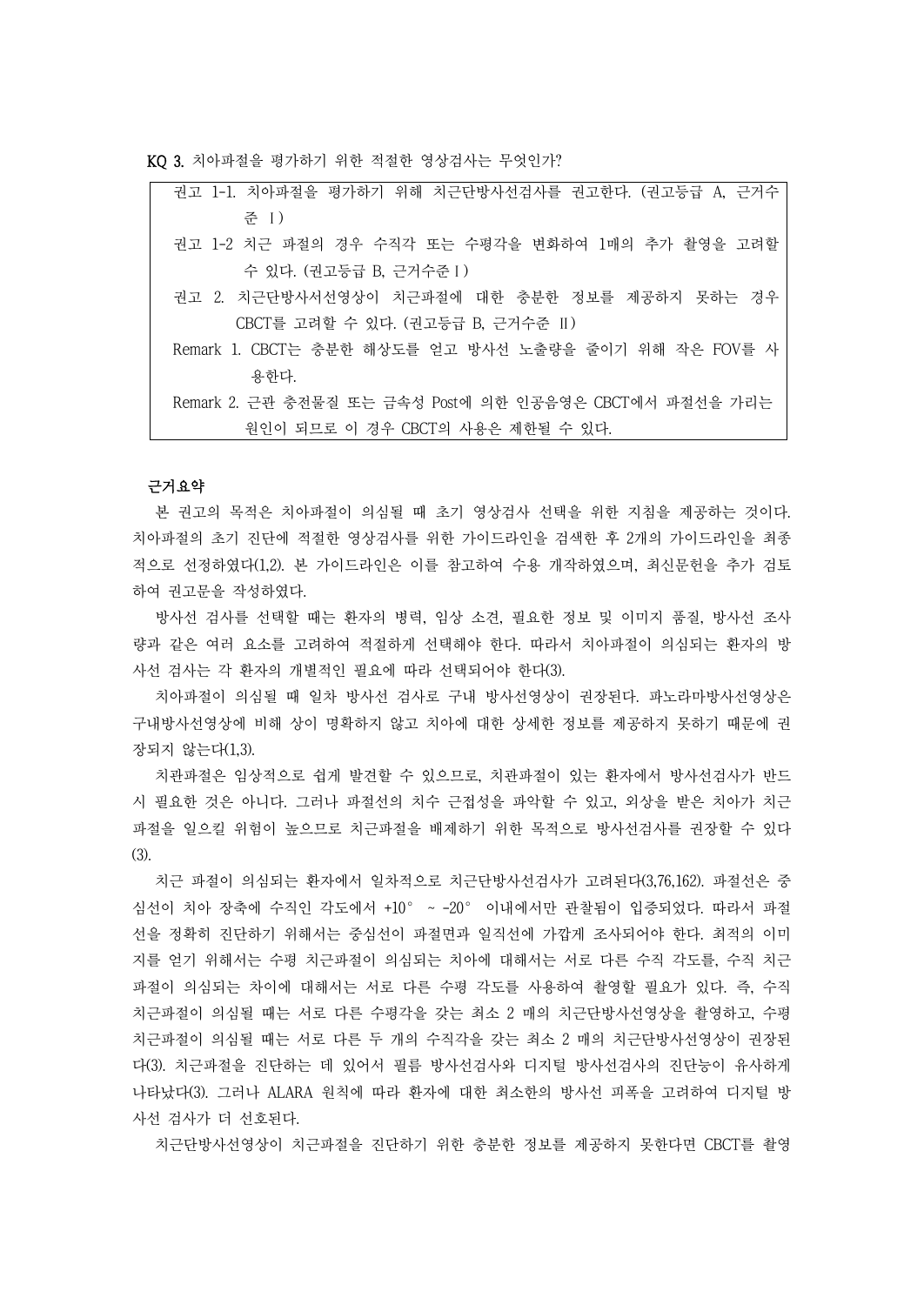할 수 있다. CBCT를 선택할 때는 근관 치료 여부에 대한 고려가 필요하다. 근관치료가 되지 않은 치아에서는 수평 또는 수직 치근파절을 진단할 때 치근단방사선영상에 비해 CBCT의 민감도와 특이 도가 우수한 것으로 나타났다(4,5). 특히 작은 FOV의 CBCT를 사용했을 때는 더욱 그러하였다(2,5,6). 그러나 CBCT를 이용한 치근 파절의 진단은 근관 충전물질의 존재에 영향을 받는다. CBCT에서의 진단의 정확도는 인공음영(artifact)에 의해 감소되는데, 근관 치료된 치아에 gutta percha와 같은 근 관 충전물질이나 금속성 Post가 존재할 경우 이로 인한 인공음영은 파절선을 가리는 원인이 된다.<br>따라서 CBCT는 치근파절을 평가하는 가장 민감한 촬영법이지만, 근관 충전물질이나 금속성 Post가 존재한다면 CBCT의 사용은 제한될 수 있다(7-12).

#### 권고 고려사항

### 1. 이득과 위해

임상적으로 치관파절이 확인되거나 치근파절이 의심되는 환자에서의 치근단방사선영상은 치료계 획을 세우기 위한 진단정보를 제공한다는 면에서 가장 큰 기대 이익이다. 그러나 방사선 노출로 인 한 위해가 있을 수 있으며, 이는 디지털센서를 이용한 촬영으로 줄일 수 있다. 치근단방사선영상을 통해 정확히 진단할 수 없는 (근관 내 물질이나 금속성 Post가 없는 치아의) 치근파절의 경우 작은 FOV의 CBCT는 충분한 진단정보를 제공하므로 또한 기대 이익이 될 수 있다. 이 과정에서의 방사 선 노출 및 CBCT의 추가 촬영으로 인한 경제적 부담은 위해가 될 수 있다.

## 2. 국내 수용성과 적용성 (Acceptability and Applicability)

수용성과 적용성 평가표는 부록2에 제시되었다.

# 3. 검사별 방사선량

파노라마방사선검사의 유효선량은 7.2 μSv, 치근단방사선검사는 약 1-8.3 μSv, 그리고 CBCT의 방사선 위해는 장비에 따라 매우 다양하지만 작은 FOV의 CBCT의 유효선량은 약 5-652 μSv 이다.<br>방사선량은 본문 P.1에 제시되었다.

# 참고문헌

1. Diangelis AJ, Andreasen JO, Ebeleseder KA, Kenny DJ, Trope M, Sigurdsson A, Andersson L, Bourguignon C, Flores MT, Hicks ML, Lenzi AR, Malmgren B, Moule AJ, Pohl Y, Tsukiboshi M. International Association of Dental Traumatology guidelines for the management of traumatic dental injuries: 1. Fractures and luxations of permanent teeth. Dent Traumatol 2012;28:2– 12.

2. European Commission. Cone beam CT for dental and maxillofacial radiology. Evidence-based guidelines. Radiation Protection no. 172. Luxemburg. 2012.

- 3. Kullman L, Al Sane M. Guidelines for dental radiography immediately after a dento-alveolar trauma, a systematic literature review. Dent Traumatol 2012;28:193–199.
- 4. Ma RH, Ge ZP, Li G. Detection accuracy of root fractures in cone-beam computed tomography images: a systematic review and meta-analysis. Int Endod J 2016;49:646-654.
- 5. Talwar S, Utneja S, Nawal RR, Kaushik A, Srivastava D, Oberoy SS. Role of Cone-beam